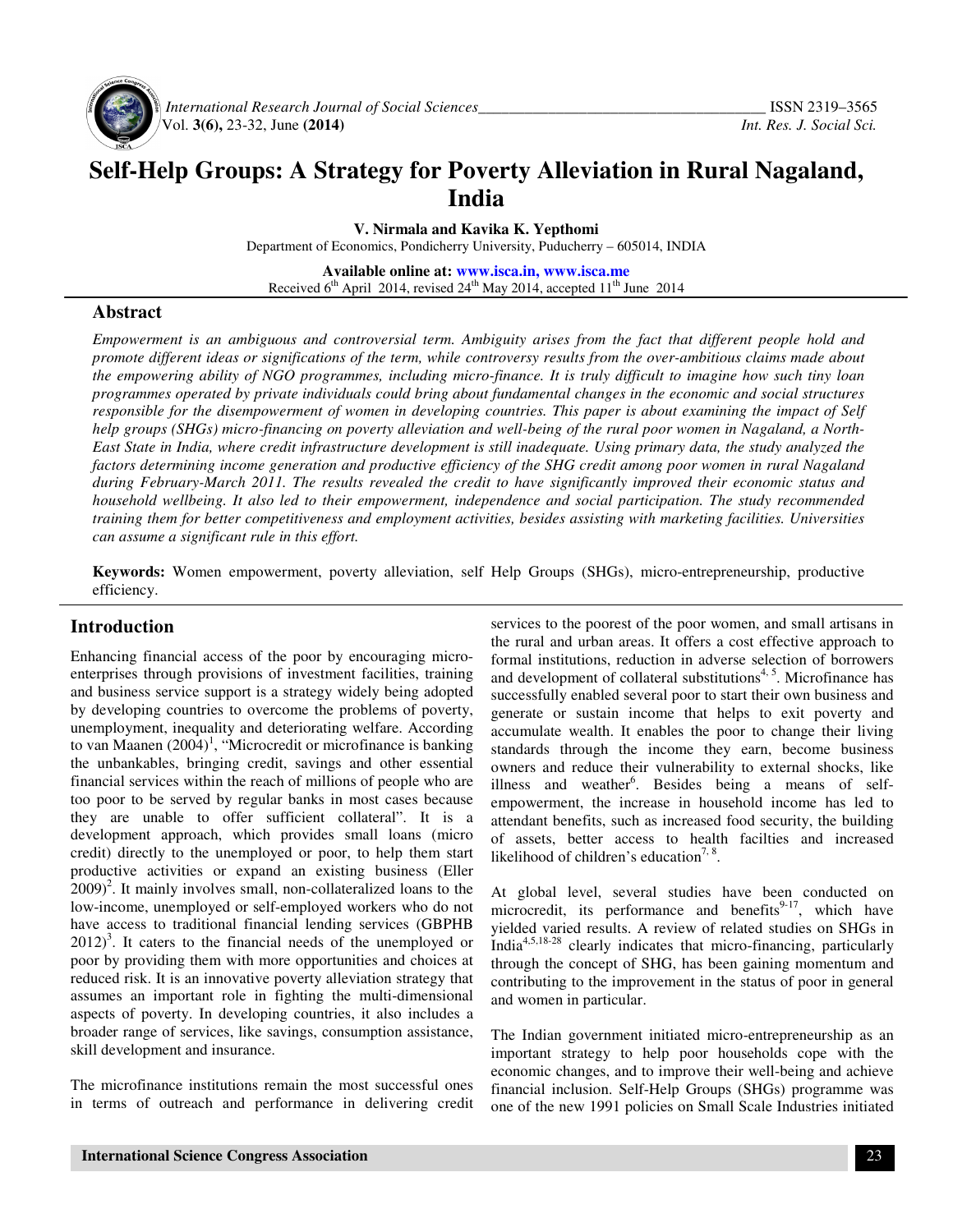with an emphasis on development of entrepreneurship among the poor<sup>29</sup>. As a result, the number of SHGs financed by banks in the country has grown annually ten times and the annual loan disbursal by about thirty-seven times over the last decade<sup>30</sup>. As on thirty-first March 2011, there are seventy-four lakh SHGs, covering ten crores households, of which more than ninety per cent are women dominated. About 66.22 per cent of the SHGs had accessed bank credit, with the group members having an outstanding credit of over Rs. 31,000 crores and a saving of over Rs. 7,000 crores through the formal banking system. National Bank for Agricultural and Rural Development (NABARD) finds SHG-BLP to be the most preferred and viable model of financial inclusion of the unreached poor<sup>31</sup>. A study by NABARD<sup>32</sup> revealed that the SHG has turned out to be a channel for social mobilization, women empowerment, and new business with quality clients and significantly increased wellbeing.

However, although poverty ratio in India is declining, its persistence and the deterioration in quality of employment in terms of increased casualisation of labour and rising inequality since the initiation of 1991 reforms policy have resulted in a rise in human deprivation in the country<sup>33</sup>. Women being the most affected under such circumstances, the Self-Help Groups (SHGs) programme has laid special emphasis on the development of entrepreneurship among women through training<sup>29</sup>. Hence, the present paper attempts to examine the impact of SHGs micro-financing on poverty alleviation and well-being of the rural poor women in Nagaland, a North-East State in India, where credit infrastructure development is still inadequate. The latter fact further necessitates research to gauge productive efficiency and economic performance of SHG micro-financing for women in the State, their repayment behaviour, benefits and constraints. In the light of these issues, the main objectives of the paper are: i. to study the socioeconomic background and financial access among the poor sample women in rural Nagaland, ii. to analyse the factors determining income generation through SHG microcredit employment activity; and iii. to examine the productive efficiency of SHG credit, its benefits and constraints among the sample respondents.

### **Methodology**

The Self-Help Group (SHG) has been defined by National Bank for Agricultural and Rural Development (NABARD 1992)<sup>29</sup> as a group of about fifteen to twenty members from a homogeneous class, who come together for addressing their common problems. They are encouraged to make voluntary thrift on a regular basis. They use their pooled resource to make small interest-bearing loans to their members. The process helps them imbibe the prioritization of needs, setting terms and conditions and accounts keeping. The bank loans are given to them without any collateral and at market interest rates. The Self-Help Group is considered as a voluntary association of poor people. They mostly have the same socio-economic

background, and are involved in solving their common problems through self-help and mutual help. It creates small saving among the members and the amounts are kept with any bank.

Nagaland is mainly an agriculture-based State in the North Eastern region in India. About 60 per cent of its rural population are self-employed in agriculture, with only 12.6 per cent persons engaged in non-agriculture sector in 2006. Rural unemployment rate in the State rose to 14.9 per cent in 2004-05, with female unemployment at 9.5 per cent and male unemployment as high as  $20.8$  per cent<sup>33</sup>. Population below poverty line in 2009-10 shows the combined figure to be 20.9 per cent and rural poverty to be 19.3 per cent. Despite having one of the lowest Credit-Deposit Ratio in the country, the State has initiated the micro-finance movement through Self Help Groups (SHGs) linked to the few banks spread in the rural areas, covering only twenty-one out of fifty-two Rural Development (RD) Blocks. Presently, the NEPED project, through which the Village Development Boards (VDBs) operate credit mechanism, provide easy access to credit to the SHGs, along with assistance from the Planning Commission and other financial institutions, particularly NABARD, with the objective of improving their livelihood, especially in rural areas $34$ . As on thirty-first March 2011, there are 9,866 SHGs in the State, with a savings of Rs. 36.3 million. Women comprise about onethird of the total SHGs. Only about 40 per cent of the total SHGs had accessed bank credit. Average loan outstanding per SHG was Rs. 41,597, and the average savings per SHG Rs.  $3,679^{35}$ .

The present study is based on primary data collected from a random sample of 100 rural SHG female respondents, functioning under Non-Government Organisations (NGOs) but funded by banks in two villages, viz., Signal Angami and Suhoi in Dimapur district of Nagaland, India. Personal interviews using pre-tested schedule were conducted during February – March 2011 among economically and socially homogenous micro-credit beneficiaries, who have been in SHGs for atleast three years continuously. The latter is a condition necessary for analysing the productive efficiency of the SHG loan. All sample respondents come from poor households and belong to Christian religion and Scheduled Tribe category.

The objectives of the paper have been analysed using simple averages, ratios, percentages, Ordinary Least Squares (OLS) regression and Garret Ranking Technique  $(1969)^{36}$ . The productive efficiency of SHG credit (Kaushik 1993)<sup>37</sup> has been analysed as follows:

a) Income generation (YGN) =  $(Y_t - Y_{t-1})$  where, Y= income per annum;

- $t = post-SHG \, credit \, period; \, and \, t-1 = pre-SHG \, credit \, period.$
- b) Income generation rate (YGNR) =  $[(Y_t Y_{t-1})/Y_{t-1}]$  \* 100
- c) Capital-output ratio =  $[K/(Y_t Y_{t-1})]$  where,  $K = SHG$  credit.
- d) Rate of return/productivity of SHG credit (RRET) =  $[(Y_t Y_{t-1}$ )/K] \* 100
- e) Poverty alleviation rate  $= [B_t/B_{t-1}] * 100$
- where,  $B =$  number of SHG respondents below poverty line.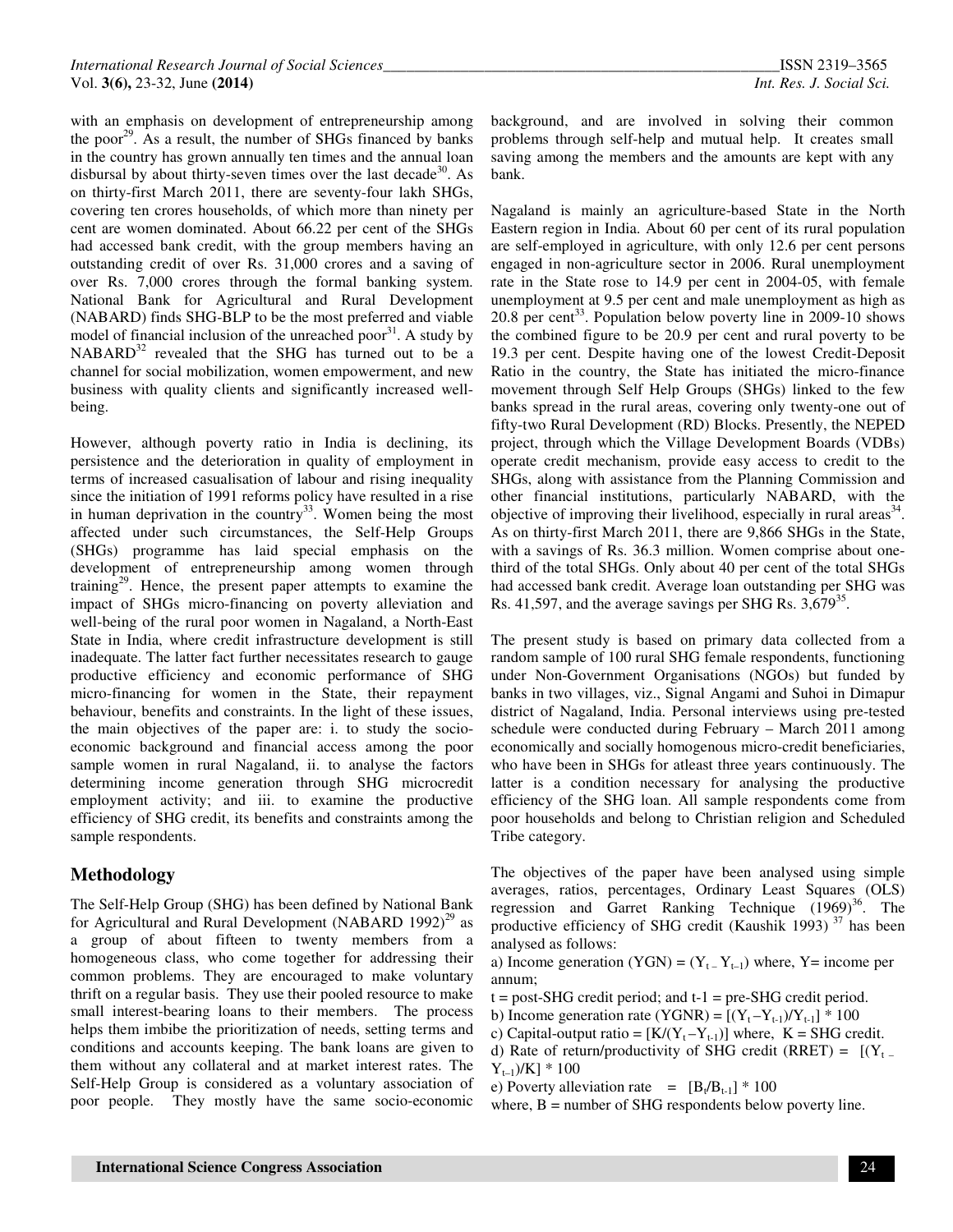*International Research Journal of Social Sciences\_\_\_\_\_\_\_\_\_\_\_\_\_\_\_\_\_\_\_\_\_\_\_\_\_\_\_\_\_\_\_\_\_\_\_\_\_\_\_\_\_\_\_\_\_\_\_\_\_\_\_*ISSN 2319–3565 Vol. **3(6),** 23-32, June **(2014)** *Int. Res. J. Social Sci.*

f) Repayment rate (per annum) = [Amount repaid/(Credit + Interest)]  $*100$ 

The factors influencing SHG credit income generation has been analyzed using OLS multiple regression in log form. The estimated equation is of the following form:

 $\log AYGN = b_0 + b_1 \log AGER + b_2 \log EDUR + b_3 \log EXPR +$  $b_4$  log DEPR +

 $b_5$  log MRKT +  $b_6$  log TRNG +  $b_7$  log CRDT +  $b_8$  log LABS +  $b_9$  log LAND +  $b_{10}$  log ICTU +  $b_{11}$  log GPMT + U where,

AYGN = annual income generation of the SHG respondent in Rupees;

AGER = age of respondent in years;

EDUR = education of respondent in years;

EXPR = experience of respondent in years;

DEPR = dependency ratio, computed as the proportion of nonworking members to working members in the household;

MRKT = market distance in kilometer;

TRNG = training dummy, taking value one if undergone any and zero otherwise;

CRDT = amount of SHG credit loan invested in Rupees;

LABS = annual number of days worked;

LAND = land ownership dummy, taking value one if owning land and zero otherwise;

ICTU = information and communication technology used for business purpose dummy, taking value one if using and zero otherwise;

GPMT = frequency of group meeting in number per annum; and  $U = error term$ .

Garret ranking technique  $(1969)^{36}$  has been adopted to rank the benefits and constraints of the SHG activity on a priority basis. The percentage position of each item was computed using the given formula:-

Per cent position =  $100 [(R_{ij} - 0.5)/N_j]$ 

Where:  $R_j$  = rank given to the i<sup>th</sup> item by the j<sup>th</sup> respondent; and  $N_j$  = total number of items ranked by the j<sup>th</sup> respondent.

The ranks assigned to each item by the sample respondents have been converted into percentage scores using the Garret table. The total scores of each item thus obtained have been then converted into mean scores by dividing the former by the number of respondents who had responded to each item. These mean scores were arranged in a descending order and ranks assigned.

#### **Results and Discussion**

The Nagaland State aspires to revolutionize and commercialize agriculture and allied sectors, and create self-employment opportunities in these sectors, handloom and handicraft, agriculture processing and other small scale industries, by promoting entrepreneurship. The results of the study are discussed in this section. Table - 1 shows the socio-economic background of the sample respondents during the survey.

The mean age of the sample respondent during the interview was around thirty-eight years. On an average, they are educated upto almost secondary school level. Majority of the sample respondents (eighty-one percent) are married. A large percentage of them live in nuclear households (eighty-seven percent), and have an average family size of about three members. The mean dependency ratio is as high as about six members per household. Land ownership is as low as eighteen per cent among the respondents, while the average land value during the survey was only Rs. 21,944/-, reflecting low asset holding among them.

Table - 2 illustrates SHG work related information.

| Sl. No.        | <b>Particulars</b>                                                                                              | <b>Mean</b> | <b>Standard Deviation</b> |
|----------------|-----------------------------------------------------------------------------------------------------------------|-------------|---------------------------|
| 1              | Age in years (AGER)                                                                                             | 37.95       | 8.35                      |
| $\mathcal{L}$  | Education in years (EDUR)                                                                                       | 11.85       | 1.56                      |
| 3              | Marital status dummy, taking value one if married and zero for single, divorced,<br>widowed or separated (MARG) | 0.81        | 0.47                      |
| $\overline{4}$ | Nature of family dummy, taking value one if nuclear and zero for joint                                          | 0.87        | 0.34                      |
| 5              | Family size in number (FSIZ)                                                                                    | 2.98        | 1.07                      |
| 6              | Dependency ratio (DEPR)                                                                                         | 6.38        | 3.46                      |
| $\tau$         | Land ownership dummy, taking value one for yes and zero otherwise (LAND)                                        | 0.18        | 0.38                      |
| 8              | Value of land assets in Rs.                                                                                     | 21944.00    | 10451.41                  |

**Table-1 Socio-Economic Background of the Sample Respondents**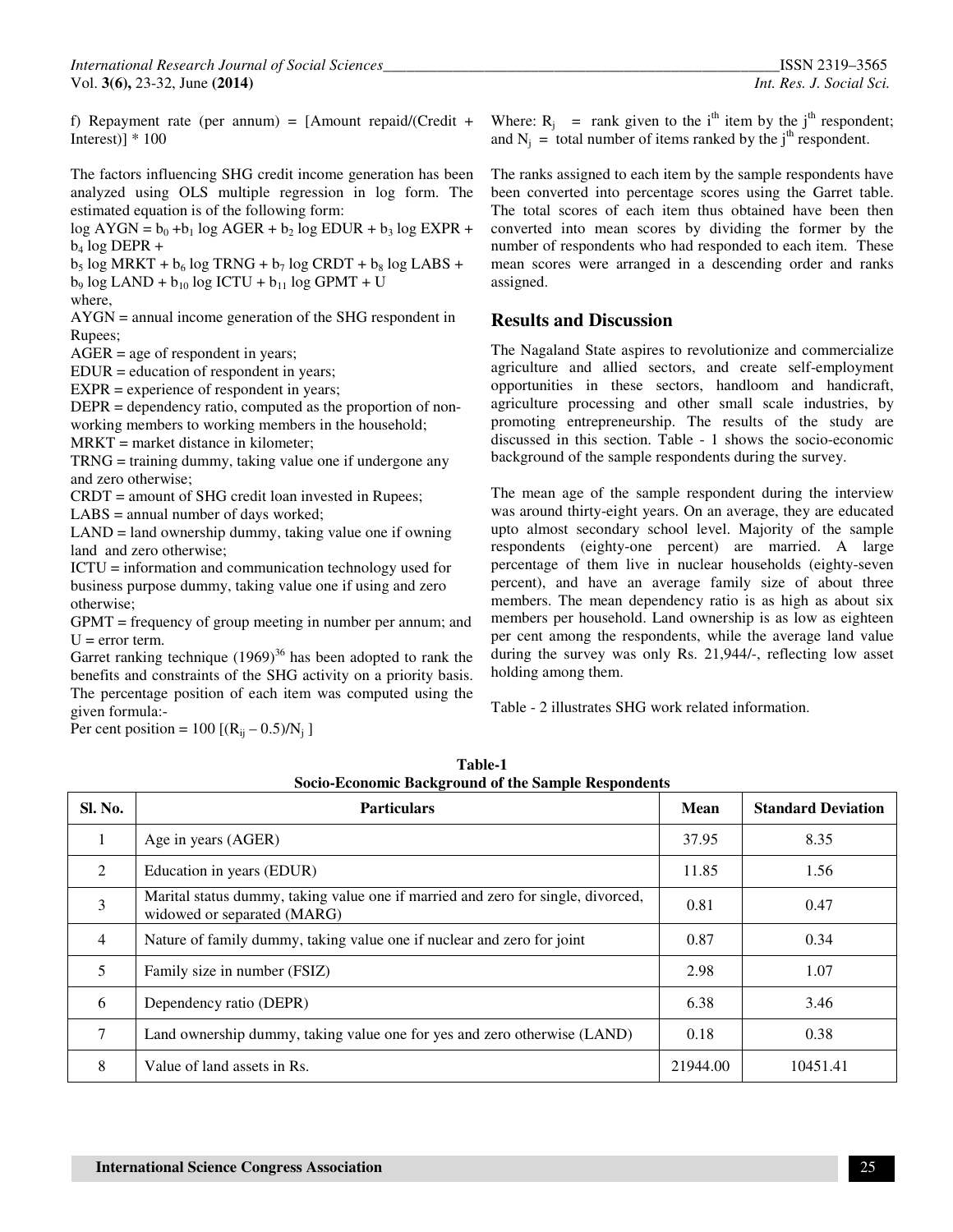| Sl. No.       | <b>Particulars</b>                                                                     | Mean      | <b>Standard Deviation</b> |
|---------------|----------------------------------------------------------------------------------------|-----------|---------------------------|
|               | Experience under SHG employment in years (EXPR)                                        | 6.09      | 5.70                      |
| $\mathcal{L}$ | Skill/Training dummy, taking value one if skilled and zero otherwise (TRNG)            | 0.11      | 0.31                      |
| $\mathcal{R}$ | Amount of credit assistance received in Rs. (CRDT)                                     | 118350.00 | 195431.00                 |
| 4             | Rate of interest per annum                                                             | 6.25      | 1.52                      |
| $\sim$        | Frequency of group meeting per annum (GPMT)                                            | 24.00     | 0.49                      |
| 6             | Non-cooperation of group members dummy, taking value one if yes and zero<br>otherwise  | 6.09      | 5.70                      |
|               | Market distance in kilometer (MRKT)                                                    | 9.07      | 0.69                      |
| 8             | ICT use for business dummy, taking value one if using any and zero otherwise<br>(ICTU) | 0.48      | 0.37                      |
| 9             | Beneficiary's income per month<br>(BYGN)                                               | 1269.00   | 1251.64                   |

**Table-2 Descriptive statistics: SHG work related details** 

The table shows the average experience of the sample respondents under SHG to be about six years. Only eleven per cent of them had some training for skill development in the selected production activity (i.e., candle and artificial flower making), as the majority are engaged in traditional employment activities of the women in the region, which is also encouraged by the government.

The average SHG credit received was is high as Rs. 1,18,350, at a low mean interest rate of 6.25 per cent per annum. The group meetings are regular, with a frequency of twenty-four, i.e., fortnightly per annum. A negligible per cent of the total members (6.09 percent) reported non-cooperation of group members.

The average distance of the nearest market place is 9.07 kilometers from the village, where the products are sold directly to the consumers. Majority of the respondents go there by auto rickshaw (seventy-six) and the rest by lorry. About forty-eight per cent of them make use of mobile phones for business purposes (i.e., to place order for purchase of raw materials or sale of products). The average income of the respondent is Rs. 1269/- per month, which is a little higher than the State's rural per capita poverty line amount of Rs. 1016.8/- (Government of India  $2012$ <sup>38</sup>. Table-3 gives information on SHG loan received by the sample respondents.

All the 100 respondents had received loan under the SHG-Bank Linked Programme from State Bank of India and Nagaland State Cooperative Bank. Recommendation for loan was made for all the 100 beneficiaries by their own group members.

As regards the period of loan, it is one-two years for around half the sample respondents (fifty-four), and four-five years for nearly one-third of them (thirty-one). Whereas, fifteen respondents have to repay their loan within two-three years. The rate of interest charged by the bank ranges between five-ten per cent in the study areas. About forty-five respondents pay six per

cent interest, thirty-five pay five percent, and ten each pay eight and ten per cent interest respectively. The mode of repayment is annual for all the 100 respondents. Thus, the SHG programme provides easy access to credit without collaterals to the rural poor women, with easy repayment facility, at interest rates lower than the market rates.

**Table-3 Details of Loan Received**

| Sl. No.          | <b>Details</b>                 | No. |
|------------------|--------------------------------|-----|
| A.               | Source of Loan:                |     |
| 1                | SHG-Linked Bank                | 100 |
| $\overline{c}$   | <b>NGOs</b>                    |     |
|                  | Total                          | 100 |
| B.               | Recommendation for Loan?:      |     |
| 1                | Yes (group member)             | 100 |
| $\overline{c}$   | No                             |     |
|                  | Total                          | 100 |
| C.               | Period of Loan (in Years):     |     |
| $\mathbf{1}$     | $1 - 2$                        | 54  |
| $\boldsymbol{2}$ | $2 - 3$                        | 15  |
| $\overline{3}$   | $3 - 4$                        |     |
| $\overline{4}$   | $4 - 5$                        | 31  |
|                  | Total                          | 100 |
| D.               | Rate of Interest (in Percent): |     |
| 1                | 5                              | 35  |
| $\sqrt{2}$       | 6                              | 45  |
| $\overline{3}$   | 7                              |     |
| $\overline{4}$   | 8                              | 10  |
| 5                | 9                              |     |
| 6                | 10                             | 10  |
|                  | Total                          | 100 |
| Е.               | Mode of Repayment:             |     |
| 1                | Annual                         | 100 |

Table-4 shows the SHG credit production activity and monthly income range of the sample respondents.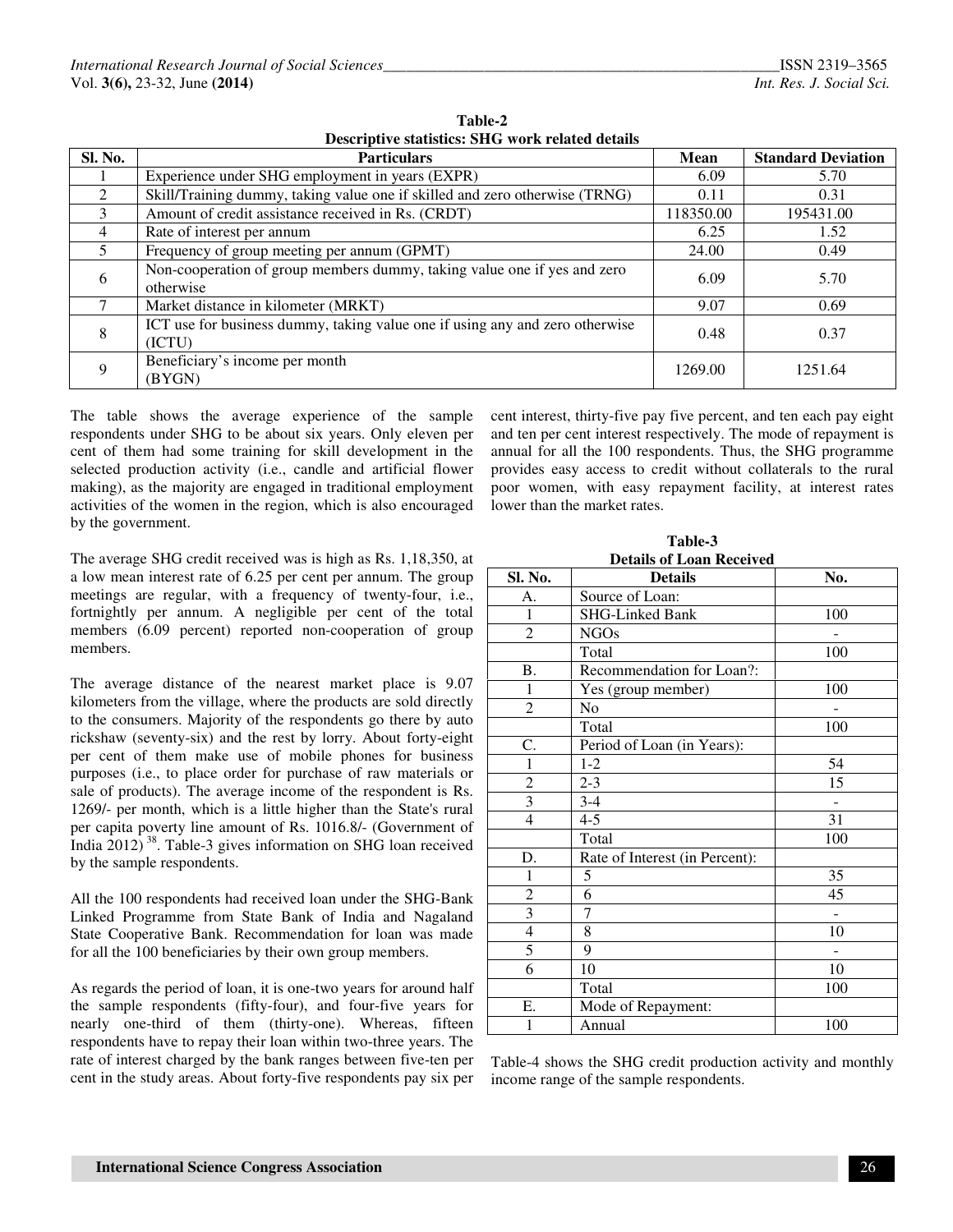| Sl. No. | <b>Activity</b>                       | <b>Number</b> | <b>Minimum</b><br>(Rs.) | <b>Maximum</b><br>(Rs.) | Mean<br>(Rs.) | <b>Standard Deviation</b> |
|---------|---------------------------------------|---------------|-------------------------|-------------------------|---------------|---------------------------|
| .,      | Candles and Artificial Flowers Making |               | 500                     | 800                     | 531.82        | 90.20                     |
| 2.      | Soya Bean and Meat Pickle Making      | 38            | 500                     | 800                     | 740.00        | 134.16                    |
| 3.      | Piggery Farm                          | 27            | 350                     | 900                     | 624.07        | 170.62                    |
| 4.      | Weaving                               |               | 500                     | 900                     | 581.58        | 135.78                    |
| ິ.      | <b>Flower Nursery</b>                 | 19            | 500                     | 800                     | 547.37        | 112.39                    |

**Table-4 Employment Activity and its Monthly Income Range** 

Note:  $1 \text{ US } $ = \text{Rs. } 50 \text{ during the survey.}$ 

The table reveals all the sample SHG members to be engaged in traditional and less remunerative production activities. More than one-third of the respondents (thirty-eight) are engaged in soya bean and meat pickles making, followed by twenty-seven involved in piggery farming and nineteen in flower nursery activity. About eleven respondents are engaged in candles and artificial flowers making, while the rest five do weaving.

Piggery farm owners, and soya bean and meat pickle makers earn the maximum monthly income of Rs. 900, while the maximum earnings from all the other activities are Rs. 800. However, the least minimum income is also earned by piggery farm owners (Rs. 350), whereas all the other activities yield a minimum income of Rs. 500 per month.

The mean income of soya bean and meat pickle makers is the highest, amounting to Rs. 740 per month. This is followed by piggery farmers (Rs. 624), weavers (Rs. 581.58), flower nursery owners (Rs. 547.37), and candles and artificial flowers makers (Rs. 531.82).

Table-5 records details relating to choice of and assistance in SHG employment activities of the sample respondents.

|                                                 | Table-5 |  |
|-------------------------------------------------|---------|--|
| <b>Details Employment Choice and Assistance</b> |         |  |

| Sl. No.                     | <b>Details</b>                   | No. |
|-----------------------------|----------------------------------|-----|
| А.                          | Choice of Production Activities: |     |
|                             | Leader                           | 100 |
| $\mathcal{D}_{\mathcal{L}}$ | Self                             |     |
| 3                           | Husband/Parents                  |     |
|                             | Relatives/Friends                |     |
|                             | Total                            | 100 |
| <b>B.</b>                   | Who Assists in SHG Activity?:    |     |
|                             | Group member                     | 100 |
| 2                           | Self                             |     |
| 3                           | Family members                   |     |
|                             | Total                            |     |

All SHG activities in the study area are observed to be independently conducted by the group leader and its members themselves. The choice of employment activity had been made by the group leader, based on each member's production capabilities. Further, they are helped in SHG their activities by

their own group members. This reflects the strength of cohesion among the members as a group. Table - 6 presents the OLS regression results of income generation function run in log form.

**Table-6 Regression Result: Income Generation Function** 

| o<br>Sl. No. | <b>Variables</b> | <b>Coefficient</b> | t-value     |
|--------------|------------------|--------------------|-------------|
| 1.           | Constant         | $-2.295$           | ***<br>1.75 |
| 2.           | <b>AGER</b>      | 0.579              | $1.98***$   |
| 3.           | <b>EDUR</b>      | 1.347              | $1.65***$   |
| 4.           | <b>EXPR</b>      | 0.075              | 1.01        |
| 5.           | <b>DEPR</b>      | 0.796              | $4.27*$     |
| 6.           | <b>LAND</b>      | $-0.080$           | 1.18        |
| 7.           | <b>TRNG</b>      | $-0.028$           | 0.38        |
| 8.           | <b>CRDT</b>      | 0.009              | 0.14        |
| 9.           | <b>LABS</b>      | 0.786              | $2.13***$   |
| 10.          | <b>MRKT</b>      | $-1.135$           | $4.47*$     |
| 11.          | <b>ICTU</b>      | 0.009              | 0.98        |
| 12.          | <b>GPMT</b>      | 0.056              | 1.42        |
|              | Adjusted $R^2$   | 0.623              |             |
|              | F-Value          | 13.19*             |             |

Note: \*, \*\* and \*\*\* indicate statistical significance at 1%, 5% and 10% levels.

The table shows age and education of the respondents to be significantly increasing income generation of the sample respondents. This is because with increase in age, experience also increases, which in turn improves their production efficiency and hence the income. Meanwhile, higher levels of education reflect greater awareness, which leads to better work efficiency and earnings. Work experience of the respondent also has a positive, but insignificant effect on SHG income generation.

More number of dependents in the household is found to significantly enhance income generation. This could be due to the fact that larger number of dependents in the families induces the respondents to earn more to provide for their needs. Whereas, the impact of increased land ownership is negative, implying that more land ownership would encourage the respondents to work in their own land rather than take up other occupations. However, the influence of the variable emerges statistically insignificant.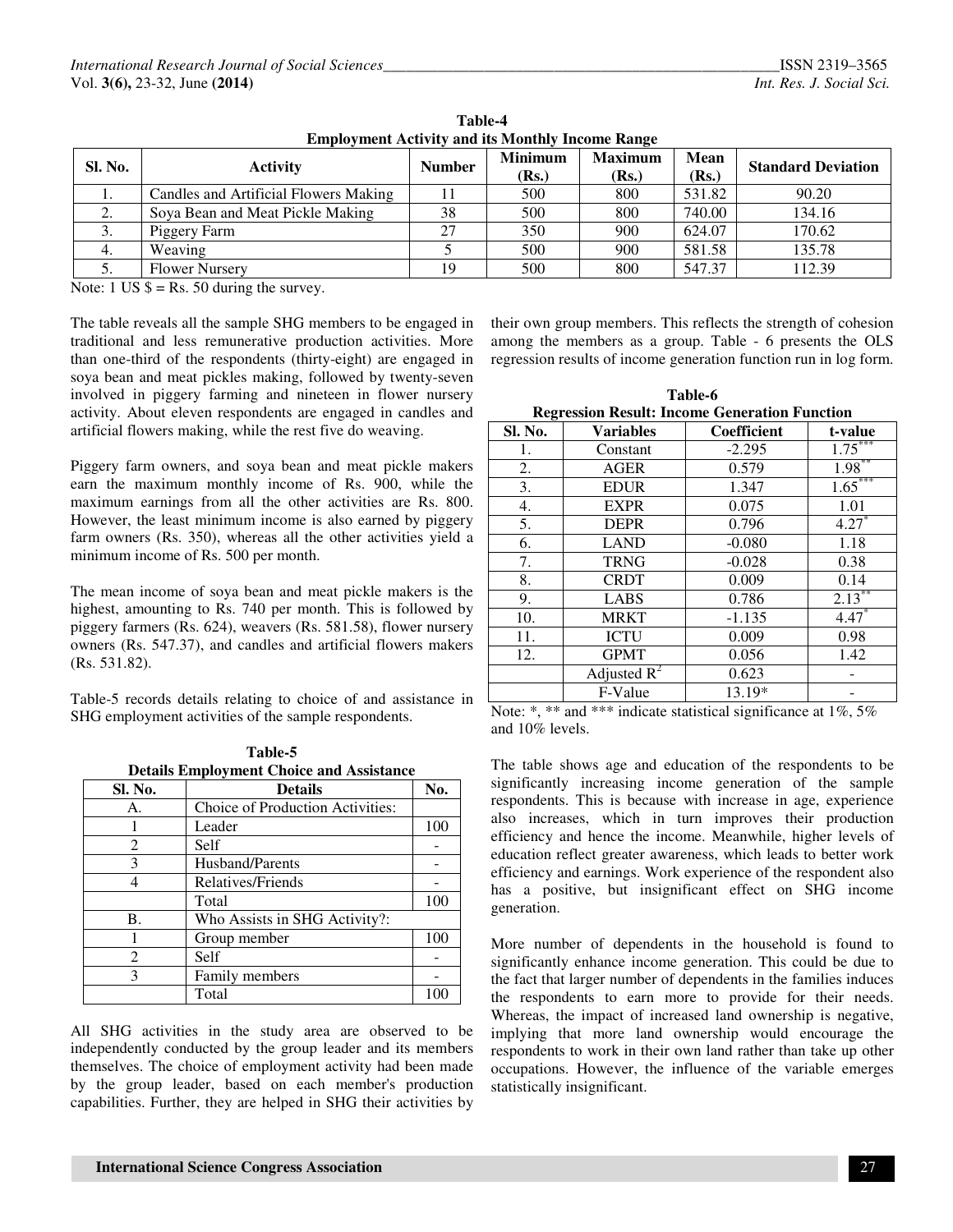The effect of training for skill development on income generation is negative but insignificant, as very few sample respondents have undergone it in the production activity undertaken by them. On the other hand, the influence of larger SHG credit investment is positive but insignificant on the earnings of the respondents, which is attributable to the nature of production activity they are invested on.

More the number of days worked per annum, higher the income generation among the sample respondents. This indicates that higher labour supply significantly increases their earnings.

Longer distances of market from the production site and income generation are observed to be negatively and significantly associated. This is because longer distance to the market place, involves higher transport cost, resulting in lower income.

The influence of ICT used for business purpose also emerges positive, but insignificant on income generation. This is attributable to the fact that the use of ICT is limited only to the use of mobile phones to place business orders for raw materials purchase or to sell the finished products, which also involves cost.

The effect of regular group meetings, which leads to stronger cohesion among the members is also positive, but insignificant on income generation.

The adjusted  $R^2$  value shows that the included independent variables explain about sixty-two percent of the variations in the

dependent variable. Further the overall model fitted also emerges highly significant.

Table–7 shows details of productive efficiency of SHG credit during the survey.

The capital-output ratio works out to be 23.91, while credit productivity is only 10.59 per cent. This is attributable to the types of employment activities the respondents are engaged in, which are less remunerative in nature. The gainful days of employment per annum (286) in post-SHG period is observed to be significantly greater than the pre-SHG employment (160). This is due to the fact that the SHG production activities are more regular compared to their pre-SHG credit agricultural employment.

The post-SHG credit annual family income is Rs. 60,000, which is significantly higher than the pre-SHG credit income of Rs. 52,980. This has led to an income generation of Rs. 7,020/- per annum, resulting in an income generation rate as high as 80.05 per cent. Further, the credit has led poverty alleviation of 39.63 per cent among the sample households. The reported average savings of the respondents is Rs. 452.27 per month, while the loan repayment rate is 38.29 per cent, which is quite remarkable due to the peer group pressure. In sum, the SHG credit has resulted in improved work conditions and economic status of the sample respondents. The ranked benefit of having joined SHGs is shown in table-8.

| Sl. No.        | <b>Particulars</b>                                        | <b>Calculated Value</b> |
|----------------|-----------------------------------------------------------|-------------------------|
| А.             | Productive Efficiency:                                    |                         |
|                | a) Capital-output ratio (Rs.)                             | 23.91                   |
|                | b) Annual rate of return or productivity of credit $(\%)$ | 10.59                   |
| <b>B.</b>      | Gainful Days of Employment per Annum:                     |                         |
|                | a) Pre-SHG credit employment                              | 160.00                  |
|                | b) Post-SHG credit employment                             | 286.00                  |
|                | t-test                                                    | $16.91*$                |
| $\mathbf{C}$ . | Income per Annum (Rs.):                                   |                         |
|                | a) Income generation                                      | 7,020.00                |
|                | b) Pre-SHG credit family income                           | 52,980.00               |
|                | c) Post-SHG credit family income                          | 60,000.00               |
|                | t-test                                                    | $43.30*$                |
|                | d) Income Generation rate $(\%)$                          | 80.05                   |
|                | e) Poverty alleviation rate $(\%)$                        | 39.63                   |
| D.             | Savings and Repayment:                                    |                         |
|                | a) Average savings per month (Rs.)                        | 452.27                  |
|                | b) Repayment rate $(\%)$                                  | 38.29                   |

**Table-7 Productive Efficiency of SHG Credit**

Note: \*indicates significance at 1% level.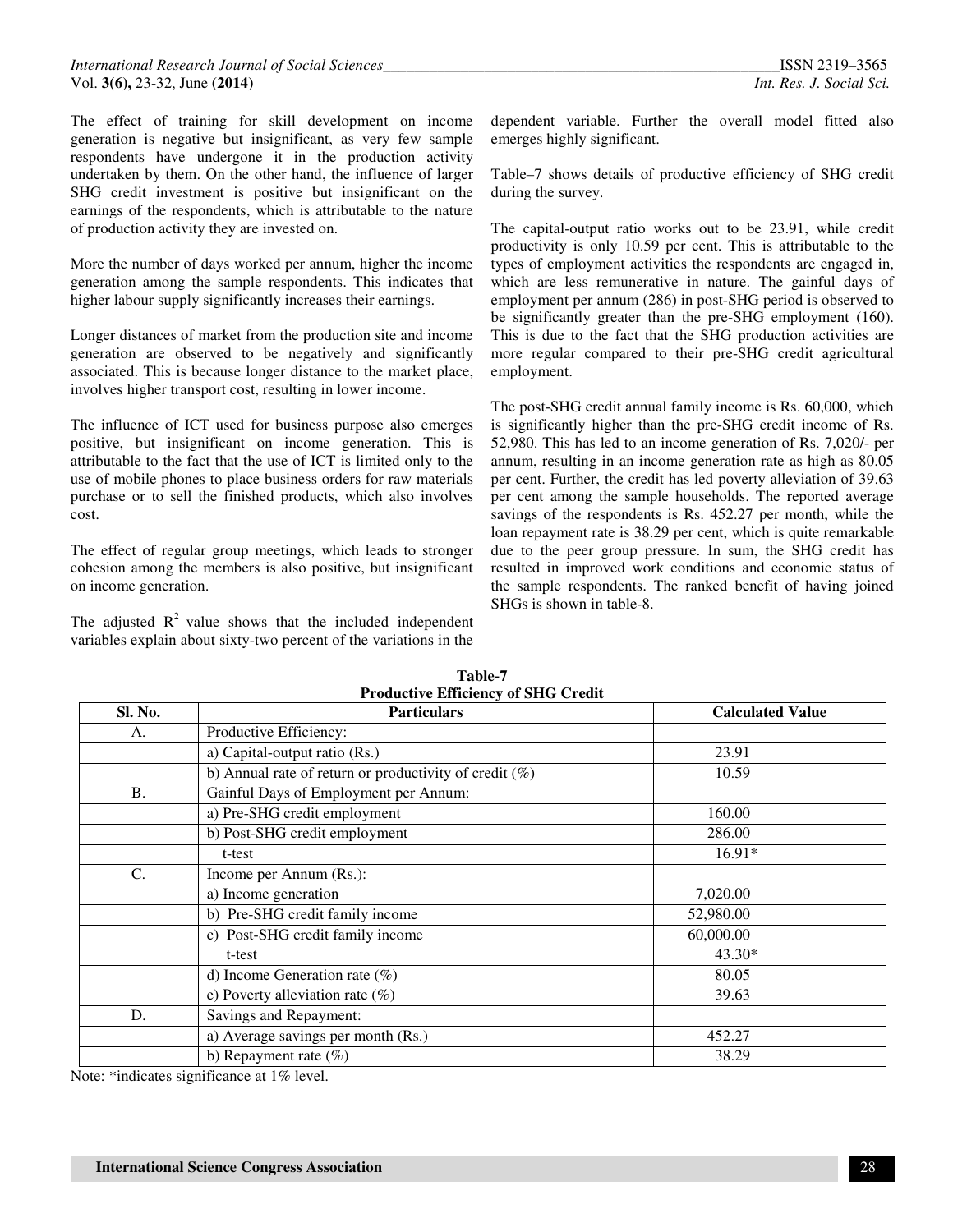Reduced work load has been ranked first by all the 100 respondents, as under the SHG production activity they need to work regularly but for less number of hours per day. The second rank is assigned to increased income by all, followed by better status and decision making power, better access to credit facility under SHG programme, and participation in social service and organized action.

Purchased more assets is given the sixth and repaid loans the seventh ranks. Better housing, better education for children and received new skills/training are assigned the subsequent ranks. Thus, the table clearly indicates that the SHG beneficiaries have gained social and economic empowerment, besides being benefitted from improved well-being of their household.

Table-9 reports the problems experienced by the SHGs respondents during the production activity.

The respondents reported market distance as the major problem, due to the long distance they have to travel by incurring transport cost. Low price is quoted as the second problem, which is due to the less remunerative products they produce. Loan not received in time, insufficient loan amount and high rate of interest are assigned the third, fourth and fifth ranks respectively.

The sixth rank is given to competition from mechanised/better quality products, followed by low profit, labour problems and work not regular respectively. The subsequent ranks are assigned to non-availability of common work shed, lack of transport facility, non-cooperation of group members/leaders and difficulty in getting raw materials respectively. In this context, providing necessary infrastructure support by NGOs and government to overcome particularly the latter problems would help the respondents benefit better under the SHG programme. Further, training the beneficiaries in more remunerative employment activities would go a long way in overcoming the economic problems.

| Sl. No. | <b>Benefits</b>                                      | <b>Total Score</b> | <b>Mean Score</b> | Rank           |
|---------|------------------------------------------------------|--------------------|-------------------|----------------|
|         | Reduced work load                                    | 7688               | 76.88             |                |
| 2       | Increased income                                     | 7556               | 75.56             | 2              |
| 3       | Better status and decision making power              | 6224               | 62.24             | 3              |
| 4       | Better access to credit facility                     | 6120               | 61.20             | $\overline{4}$ |
| 5       | Participation in social service and organized action | 5495               | 54.95             | 5              |
| 6       | Purchased more assets                                | 4922               | 49.22             | 6              |
| 7       | Repaid loans                                         | 4460               | 44.60             | 7              |
| 8       | Better housing                                       | 3962               | 39.62             | 8              |
| 9       | Better education for children                        | 3551               | 35.51             | 9              |
| 10      | Received new skills/training                         | 1872               | 18.72             | 11             |

**Table-8** 

**Table-9 Problems of SHGS Respondents**

| Sl. No. | <b>Problems</b>                                     | <b>Total score</b> | <b>Mean score</b> | Rank |
|---------|-----------------------------------------------------|--------------------|-------------------|------|
|         | Market distance                                     | 9124               | 91.24             |      |
| 2       | Low price                                           | 8168               | 81.68             | 2    |
| 3       | Loan not received in time                           | 7442               | 74.42             | 3    |
| 4       | Insufficient loan amount                            | 6934               | 69.34             | 4    |
| 5       | High rate of interest                               | 6720               | 67.20             | 5    |
| 6       | Competition from mechanised/better quality products | 5930               | 59.30             | 6    |
| 7       | Low profit                                          | 5154               | 51.54             | 7    |
| 8       | Labour problems                                     | 4088               | 40.88             | 8    |
| 9       | Work not regular                                    | 3757               | 37.57             | 9    |
| 10      | Non-availability of common work shed                | 3717               | 37.17             | 10   |
| 11      | Lack of transport facility                          | 3062               | 30.62             | 11   |
| 12      | Non-cooperation of group members/leaders            | 2558               | 25.58             | 12   |
| 13      | Difficulty in getting raw materials                 | 1712               | 17.12             | 13   |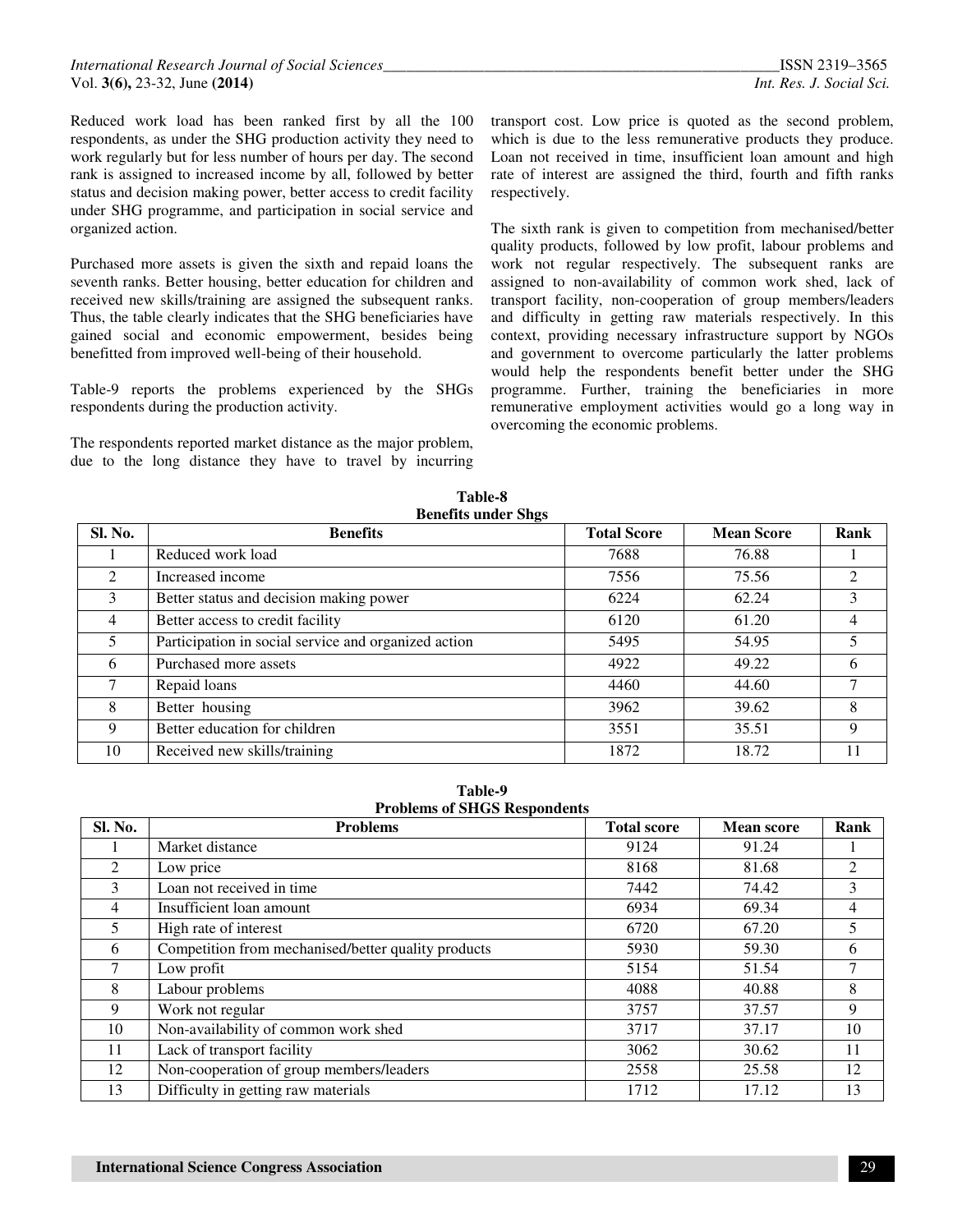## **Conclusion**

The study examined the productive efficiency of SHG credit, its benefits and constraints among poor women in Signal Angami and Suhoi villages in Dimapur district of Nagaland during February-March 2011. The study also analysed the factors determining income generation through the micro-credit production activity by the sample beneficiaries. Simple averages, percentages, ratios, OLS multiple regression and Garret ranking technique were adopted for examining the objectives.

The study revealed the socio-economic background of the sample respondents to be quite low, with very few of them owning land assets of low monetary value. But, the dependency ratio per household was quite high. The average SHG credit was quite high and the mean interest rate relatively much lower than its market rate, both of which were repaid annually. Their average experience under SHGs was about six years, and very few had training in the selected production activity. However, the production activities they were engaged in were traditional and less remunerative. The average monthly income from SHG production activity was a little more than the per capita rural poverty line income per month (Government of India  $2012$ )<sup>39</sup>.

The SHGs functioned well, as the group meetings were regular, and group cohesion among the leader and its members strong. Further, nearly half the members used mobile phones for their business deals.

The factors influencing income generation revealed increase in age, education, dependency ratio and number of hours worked per month to be significantly increasing their earnings. While age increases experience and education the awareness, dependency ratio increases the economic pressure on household inducing the respondents to earn more. Meanwhile, working more number of hours enhances their income. On the other hand, longer market distance significantly reduced income, due to the increased transport cost.

The productive efficiency of SHG credit revealed the credit productivity per annum to be very low, which is attributable to the traditional and less remunerative production activities the sample beneficiaries are engaged in. However, the gainful days of employment per annum and annual family income significantly increased in the post SHG-credit period. Income generation rate and poverty alleviation rate were also substantial. As a result, the repayment rate was more than onethird and the monthly savings was also reported to have increased.

The main benefits of the SHG credit quoted were reduced work load, increased income, better status and decision-making power, better access to credit, and participation in social service and organised action, besides improved economic conditions and household well-being. Whereas, the major constraints

encountered by the sample respondents were long distance of market, followed by low price, credit not received in time and its high interest, competition from better quality products and low profits.

The study clearly indicates that SHG credit has contributed to the empowerment of the rural poor women in Nagaland. However, the productive efficiency of the credit needs to be improved by training the rural poor women for better employment opportunities, which would yield them higher income. They may also be assisted through market development and support in distribution and sale of finished products to centers of demand. On their part, the banks may also constantly monitor the financial utilization and performance of their clients. Further, financial literacy may also be imparted to the poor women through active participation of Universities, in providing vocational training and consultancy on better investment in viable and feasible production activities. These measures would make the beneficiaries competent enough to face the challenges of mechanized competitors in the global market and sustain themselves. This may be achieved through integrated actions of the NGOs, Universities and the government.

## **References**

- **1.** Maanen, Gert van, Microcredit: Sound Business or Development Instrument, SGO Uitgeverij-Hoevelaken , The Netherlands, September (**2004**)
- **2.** Eller and Jack David, Cultural Anthropology: Global Forces, Local Lives, Routledge, *Oxford* (**2009**) www.routledge.com/textbooks/9780415485395/glossary.a sp, Retrieved on 25 August **(2012)**
- **3.** Government of India, Poverty Estimates for 2009-10, Press Information Bureau, Planning Commission, New Delhi, 19 March (**2012**)
- **4.** Yaron and Jacob, What Makes Rural Finance Institutions Successful, *World Bank Research Observer*, **9(1),** 49-70, (**1994**)
- **5.** Besley and Timothy J., How Do Market Failures Justify Interventions in Rural Credit Markets, *World Bank research Observer*, January, **9(1),** 27-47 (**1994**)
- **6.** Collins and Daryl, Jonathan Morduch, Stuart Rutherford and Orlanda Ruthven, Portfolios of the Poor: How the World's Poor Live on \$2 a Day, Princeton University Press, Princeton, New Jersy (**2009**)
- **7.** Nader and Yasmine F., Microcredit and the Socio-Economic Wellbeing of Women and Their Families in Cairo, *Journal of Socio-Economics*, **37(2),** 644-656 (**2008**)
- **8.** Banerjee, V. Abhijit, Esther Duflo, Rachel Glennerster and Cynthia Kinnan, The Miracle of Microfinance? Evidence from a Randomized Evaluation, Cambridge, Mass, J-PAL and MIT, (**2010**)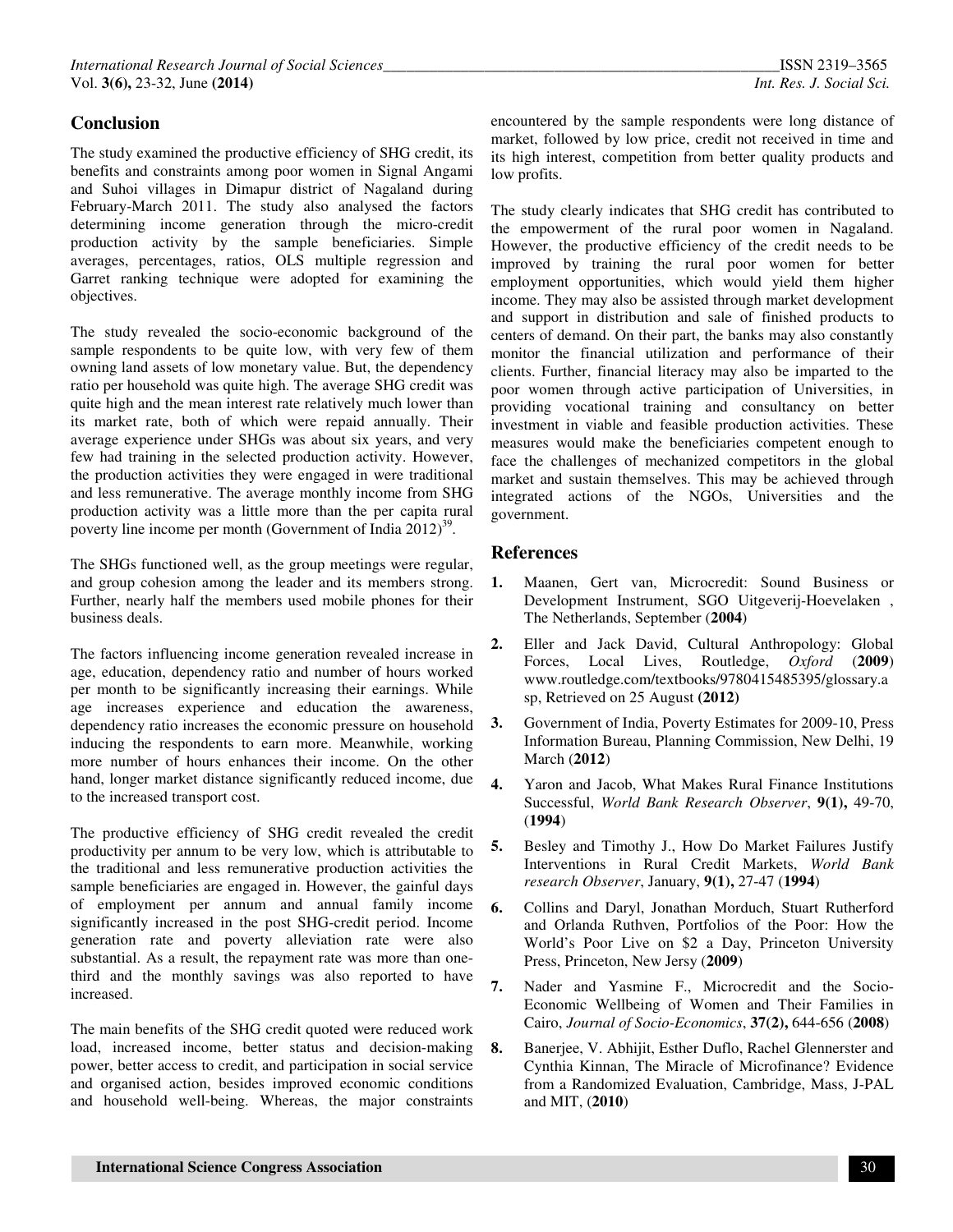- **9.** Stiglitz J., Peer Monitoring and Credit Markets, *World Bank Economic Review*, **4(3),** 351-366 (**1990**)
- **10.** Devereux J. and R. Fishe, An Economic Analysis of Group Lending Programs in Developing Countries, *The Developing Economies*, **31(1),** 102-121 (**1993**)
- **11.** Robinson M.S., Micro Finance: The Paradigm Shift from Credit Delivery to Sustainable Financial Intermediation, *International Agricultural Development*, (Eds.) C.K. Eicher and J.M. Staatz, Johns Hopkins University Press, Maryland, USA, 390-415, (**1998**)
- **12.** Kabeer and Naila, Conflicts Over Credit: Re-Evaluating the Empowerment Potential of Loans to Women in Rural Bangladesh, *World Development*, **29(1),** 63-84 (**2001**)
- **13.** Shaw and Judith, Microenterprise Occupation and Poverty Reduction in Microfinance Programs: Evidence from Sri Lanka, *World Development,* **32(7),** 1247–1264, (**2004**)
- **14.** Khandker, Shahidur R., Microfinance and Poverty: Evidence Using Panel Data from Bangladesh, *World Bank Economic Review*, **19(2),** 263–286 **(2005)**
- **15.** Murray E.V., Microfinance and Poverty Alleviation, *Catalyst*, **VII(1),** 15-18 **(2009)**
- **16.** Feigenberg, Benjamin, Erica M. Field and Rohini Pande, Building Social Capital Through Microfinance, National Bureau of Economic Research (NBER) Working Paper No. 16018, Cambridge, MA 02138, May (**2010**) http://www.nber.org/papers/w16018, Retrieved 20 November (2011)
- **17.** Crown, Kristopher S., Laura Eloyan, Nagaraj Sivasubramaniam and Robert Sroufe, Role of Microfinance in Poverty Alleviation: A System Dynamics Perspective, 2010 Annual Meeting of the Academy of Management, Montreal, Canada (**2010**)
- **18.** Kumaran K.P., Self-Help Groups An Alternative of Institutional Credit to the Poor: A Case study in Andhra Pradesh, *Journal of Rural Development*, **16(3),** 515-530 **(1997)**
- **19.** National Bank for Agriculture and Rural Development, Gender Equality Empowerment of Rural Women through NABARD Schemes, NABARD, Mumbai, **(1999)**
- **20.** Nirmala V., K. Sham Bhat and P. Bhuvaneshwari, SHGs for Poverty Alleviation in Pondicherry, *Journal of Rural Development*, **23(2),** 203-215, (**2004**)
- **21.** Krishnan C., Role of Microfinance in Women Empowerment: A Study of Selected Experiments in Kerala, *Microfinance REVIEW*, **1(1),** 84-99 (**2009**)
- **22.** Shastri Rajesh Kumar, Micro Finance and Poverty Reduction in India: A Comparative Study, *African Journal of Business Management*, **3(4),** 136-140, **(2009)**
- **23.** Sarumathi S. and K. Mohan, Role of Micro Finance in Women's Empowerment An Empirical study in

Pondicherry region rural SHG's, *Journal of Management and Science,* **1(1),** 1-10, (**2011**)

- **24.** Minimol M.C. and Makesh K.G., Empowering rural women in Kerala: A study on the role of Self Help Groups (SHGs), *International Journal of Sociology and Anthropology,* **4(9),** 270-280 **(2012)**
- **25.** Aadil Bashir, Unjum Bashir, Ufera Nabi, Zahoor Ahmad Ganie, Empowerment of Women through Self Help Groups (SHGs) in Kashmir, *International Journal of Advanced Research,* **1(10),** 795-801 **(2013)**
- **26.** Sanjay V. Yadav, Women Empowerment through Self-Help-Group: A case study of Nagthane Village, Tal: Palus, Dist-Sangli, *Online International Interdisciplinary Research Journal,* **III(III),** 199-207 **(2013)**
- **27.** Kappa Kondal,, Women Empowerment through Self Help Groups in Andhra Pradesh, India, *International Research Journal of Social Sciences,* **3(1),** 13-16 (**2014**)
- **28.** Manjunata S, The Role of Women Self-Help Groups in Rural Development of Karnataka State, India, *International Research Journal of Social Sciences,* **2(9),**  23-25 **(2013)**
- **29.** National Bank for Agriculture and Rural Development, Self *Help Group-Bank Linkage Programme*, NABARD, Mumbai, **(1992)**
- **30.** Nair, S. Tara, Financing of Indian Microfinance: Evidence and Implications, *Economic and Political Weekly*, **XLVII (25),** 33-40, **(2012)**
- **31.** National Bank for Agriculture and Rural Development, Circular No:65(A)/MCID-04/ 2011-12, **(2012)** http://www.nabard.org/pdf/SHG%202%20circular.PDF, Accessed on 29.06.2012
- **32.** National Bank for Agriculture and Rural Development, Empowerment of Rural Women: Role of NABARD, Women Development and environment Protection Division, NABARD, Mumbai, **(1993)**
- **33.** National Sample Survey Organization, Employment and Unemployment Situation in India 2004-05,  $61<sup>st</sup>$  Round, Part I, Report No. 515, Ministry of Statistics and Programme Implementation, Government of India, New Delhi, September **(2006)**
- **34.** Government of Nagaland, Livelihood and Employment Opportunities in Nagaland: Sectoral Issues, GOI-UNDP Project, Department of Planning and Coordination, Kohima **(2011)**
- **35.** Srinivasan N., Microfinance India: State of the Status Report 2011, SAGE Publication Pvt. Ltd., New Delhi, **(2012)**
- **36.** Garret, Henry E. and R.S. Woodworth, *Statistics in Psychology and Education*, Vakils, Feffer and Simons Private Limited, Bombay **(1969)**